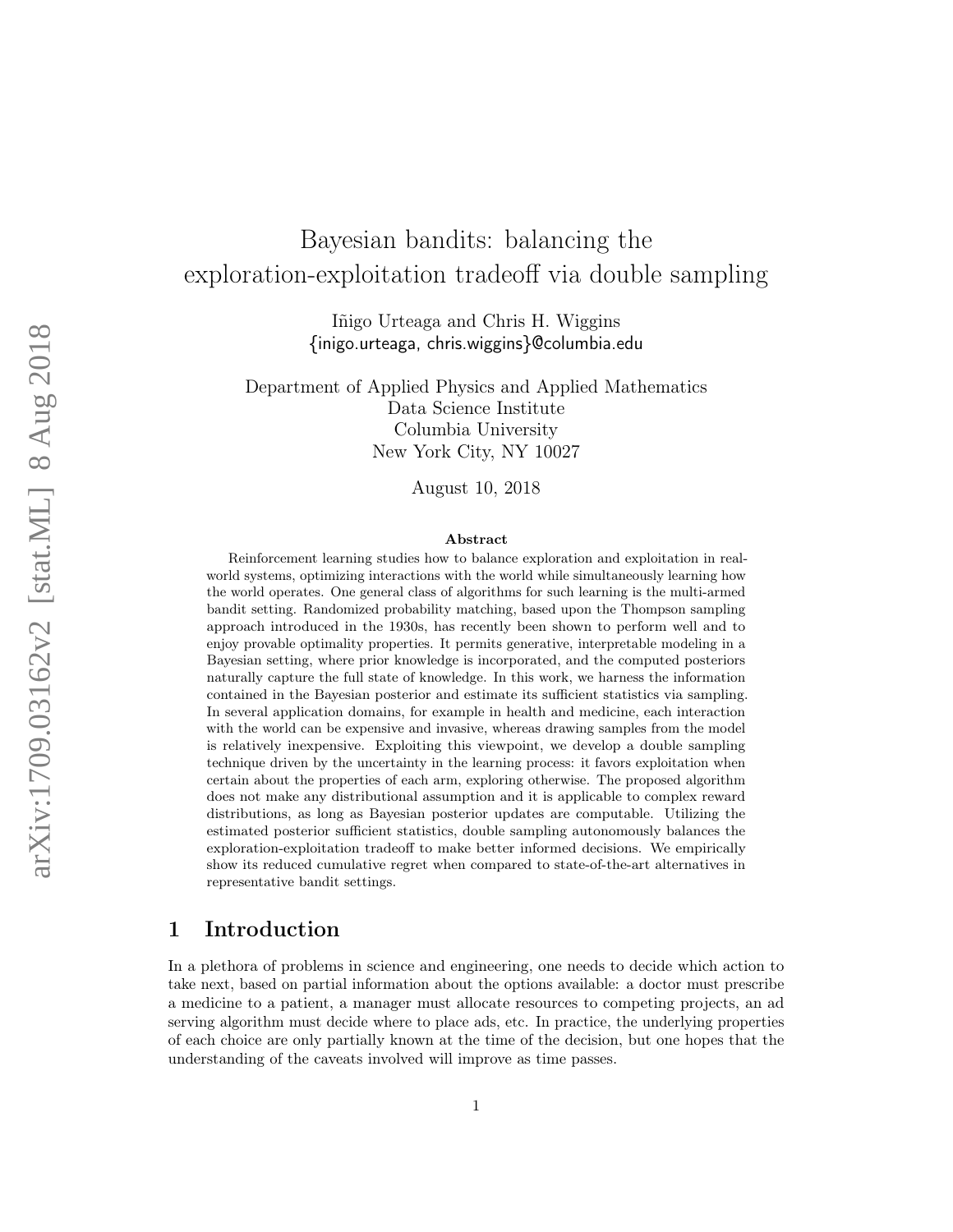This set of problems has an illustrative gambling analogy, where a person facing a row of slot machines needs to devise its playing strategy (policy): which arms to play and in which order. The aim is to maximize the expected reward after a certain set of actions. Statisticians have studied this abstraction under the name of the multi-armed bandit problem for decades, e.g., in the seminal works by Robbins [\(17,](#page-14-0) [18\)](#page-14-1). The multi-armed bandit setting consists of sequential interactions with the world with rewards that are independent and identically distributed, or the related contextual bandit case, in which the reward distribution depends on different information or 'context' presented with each interaction. It has played an important role in many fields across science and engineering.

Several algorithms have been proposed to overcome the exploration-exploitation tradeoff in such problems, mostly based on heuristics, on upper confidence bounds, or on the Gittins index. From the former, the  $\epsilon$ -greedy approach (randomly pick an arm with probability  $\epsilon$ , otherwise be greedy) has become very popular due to its simplicity, while nonetheless retaining often good performance [\(4\)](#page-13-0). In the latter case, Gittins [\(10\)](#page-14-2) formulated a method based on computing the optimal strategy for certain types of bandits, where geometrically discounted future rewards are considered. There are several difficulties inherent to the exact computation of the Gittins index and thus, approximations have been developed as well [\(8\)](#page-14-3). These and other intrinsic challenges of the method have limited its applicability [\(23\)](#page-15-0).

Lai and Robbins [\(14\)](#page-14-4) introduced another class of algorithms, based on upper confidence intervals of the expected reward of each arm, for which strong theoretical guarantees were proved [\(13\)](#page-14-5). Nevertheless, these algorithms might be far from optimal in the presence of dependent and more general reward distributions [\(21\)](#page-15-1). Bayesian counterparts of UCB-type algorithms have been proposed in [\(11\)](#page-14-6), where they show it provides an unifying framework for other variants of the UCB algorithm for distinctive bandit problems.

Recently, the problem has re-emerged both from a practical (importance in e-commerce and web applications, e.g.,  $(15)$ ) and a theoretical (research on probability matching algorithms and their regret bounds, e.g., [\(1\)](#page-13-1) and [\(16\)](#page-14-8)) point of view.

Contributing to this revival was the observation that one of the oldest heuristics to address the exploration-exploitation tradeoff, i.e., Thompson sampling [\(24,](#page-15-2) [25\)](#page-15-3), has been empirically proven to perform satisfactorily (see [\(9\)](#page-14-9) and [\(22\)](#page-15-4) for details). Contemporaneously, theoretical study established several performance bounds, both for problems with and without context [\(2,](#page-13-2) [3,](#page-13-3) [12,](#page-14-10) [19,](#page-14-11) [20\)](#page-15-5).

In this work, we are interested in the randomized probability matching approach, as it connects to the Bayesian learning paradigm. It readily facilitates not only generative and interpretable modeling, but sequential and batch processing algorithm development too.

Specifically, we investigate the benefits of fully harnessing the posteriors obtained via the Bayesian sequential learning process. We hereby avoid distributional assumptions to allow for complicated relationships among action rewards, as long as Bayesian posterior updates are computable.

We explore the benefits of sampling the model posterior to estimate the sufficient statistics that drive randomized probability matching algorithms. Our motivation is cases where sampling from the model posterior is inexpensive relative to interacting with the world, which may be expensive or invasive or, as in the medical application domain, both. The goal is that, with informative posterior sufficient statistics, better decisions can be made, leading to a lower cumulative regret.

We propose a double sampling technique for the multi-armed bandit problem, based on (1) Monte Carlo sampling, to approximate otherwise unsolvable integrals, and (2), a sampling-based arm-selection policy.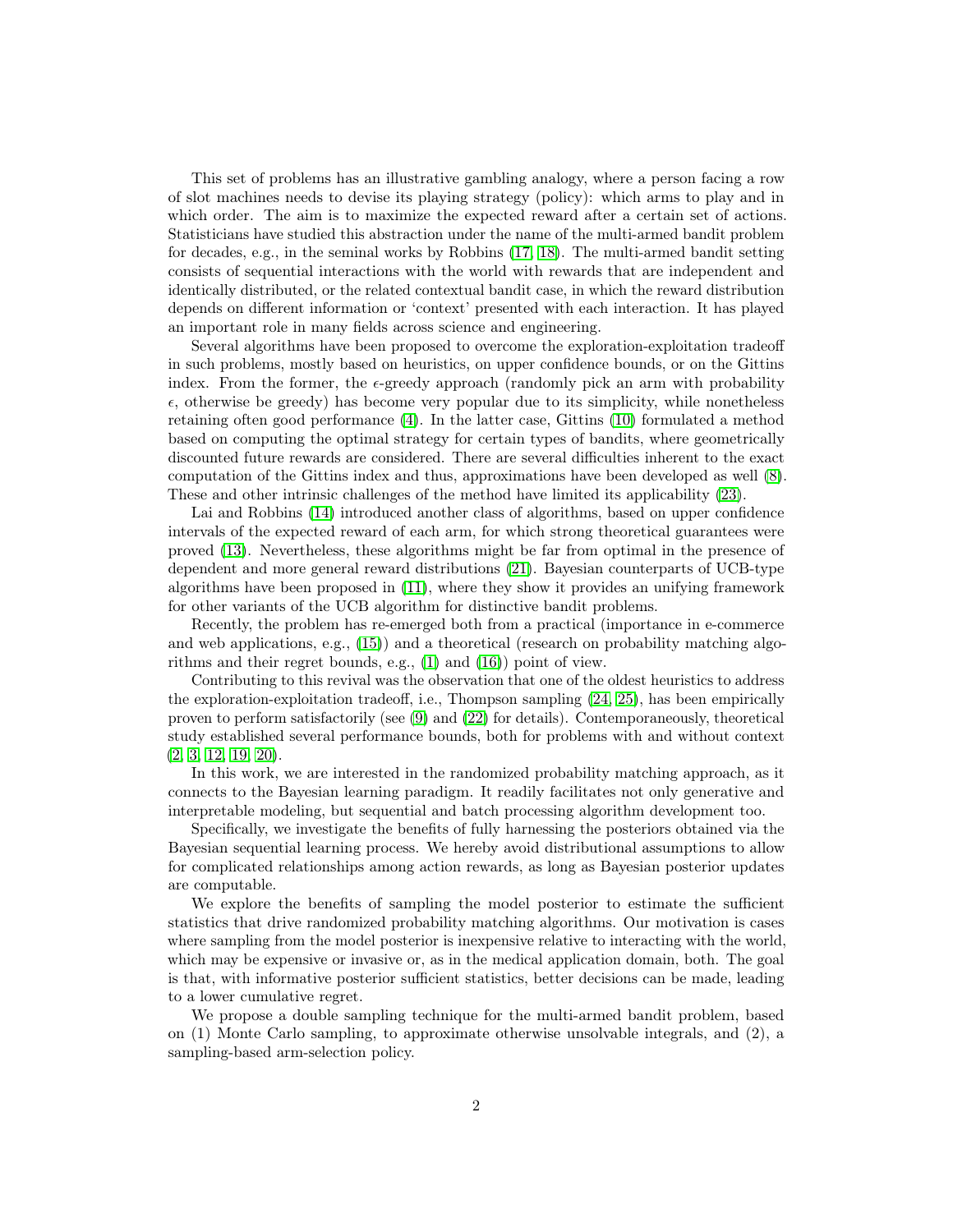The policy is driven by the uncertainty in the learning process, as it favors exploitation when certain about the properties of the arms, exploring otherwise. Due to this autonomous exploration-exploitation balancing technique, the proposed algorithm achieves improved average performance, with important regret reductions.

We formally introduce the problem in Section [2,](#page-2-0) before providing all the details of our proposed double sampling method in Section [3.](#page-3-0) The performance of double sampling is compared to the Thompson sampling and Bayes-UCB alternatives in Section [4,](#page-7-0) and we conclude with final remarks in Section [5.](#page-13-4)

## <span id="page-2-0"></span>2 Problem formulation

We mathematically formulate the multi-armed bandit problem as follows. Let  $a \in \{1, \dots, A\}$ indicate the arms of the bandit (possible actions to take), and  $f_a(y|\theta)$  the stochastic reward distribution of each arm. For every time instant, the observed reward  $y_t$  is independently drawn from the reward distribution corresponding to the played arm. We denote as  $a_t$  the arm played at time instant  $t; a_{1:t} \equiv (a_1, \dots, a_t)$  refers to the sequence of arms played up to time t, and similarly,  $y_{1:t} \equiv (y_1, \dots, y_t)$  to the sequence of observed rewards.

In the multi-armed bandit setting one must decide, based on observed rewards  $y_{1:t}$  and actions  $a_{1:t}$ , which arm to play next in order to maximize rewards. Due to the stochastic nature of the rewards, their expectation under the arm's distribution is the statistic of interest. We denote each arm's expected reward as  $\mu_a(\theta) = \mathbb{E}_a\{y|\theta\}$ , which is parameterized by the arm-dependent parameters  $\theta$ .

When the properties of the arms (i.e., their parameters) are known, one can readily determine the optimal selection policy, i.e.,

$$
a^*(\theta) = \operatorname*{argmax}_{a} \mu_a(\theta) . \qquad (1)
$$

However, the optimal solution for the multi-armed bandit is only computable in closed form in very few special cases [\(5,](#page-13-5) [10\)](#page-14-2), and it fails to generalize to more realistic reward distributions and scenarios [\(21\)](#page-15-1). The biggest challenge occurs when the parameters are unknown, as one might end up playing the wrong arm forever if incomplete learning occurs [\(7\)](#page-14-12).

Amongst the different algorithms to overcome these issues, the randomized probability matching, i.e., playing each arm in proportion to its probability of being optimal, is a particularly appealing one. It has shown to be easy to implement, efficient and broadly applicable.

Given the parameters  $\theta$ , the expected reward of each arm is deterministic and, thus, one must pick the arm with the maximum expected reward

$$
\Pr\left[a=a_{t+1}^*|a_{1:t}, y_{1:t}, \theta\right] = \Pr\left[a=a_{t+1}^*|\theta\right] = I_a(\theta),\tag{2}
$$

where we use the indicator function

<span id="page-2-1"></span>
$$
I_a(\theta) = \begin{cases} 1, \ \mu_a(\theta) = \max\{\mu_1(\theta), \cdots, \mu_A(\theta)\}, \\ 0, \ \text{otherwise} \end{cases}
$$
 (3)

Under random probability matching, the aim is to compute the probability of a given arm a being optimal for the next time instant,  $p_{a,t+1} \in [0,1]$ , even with unknown parameters.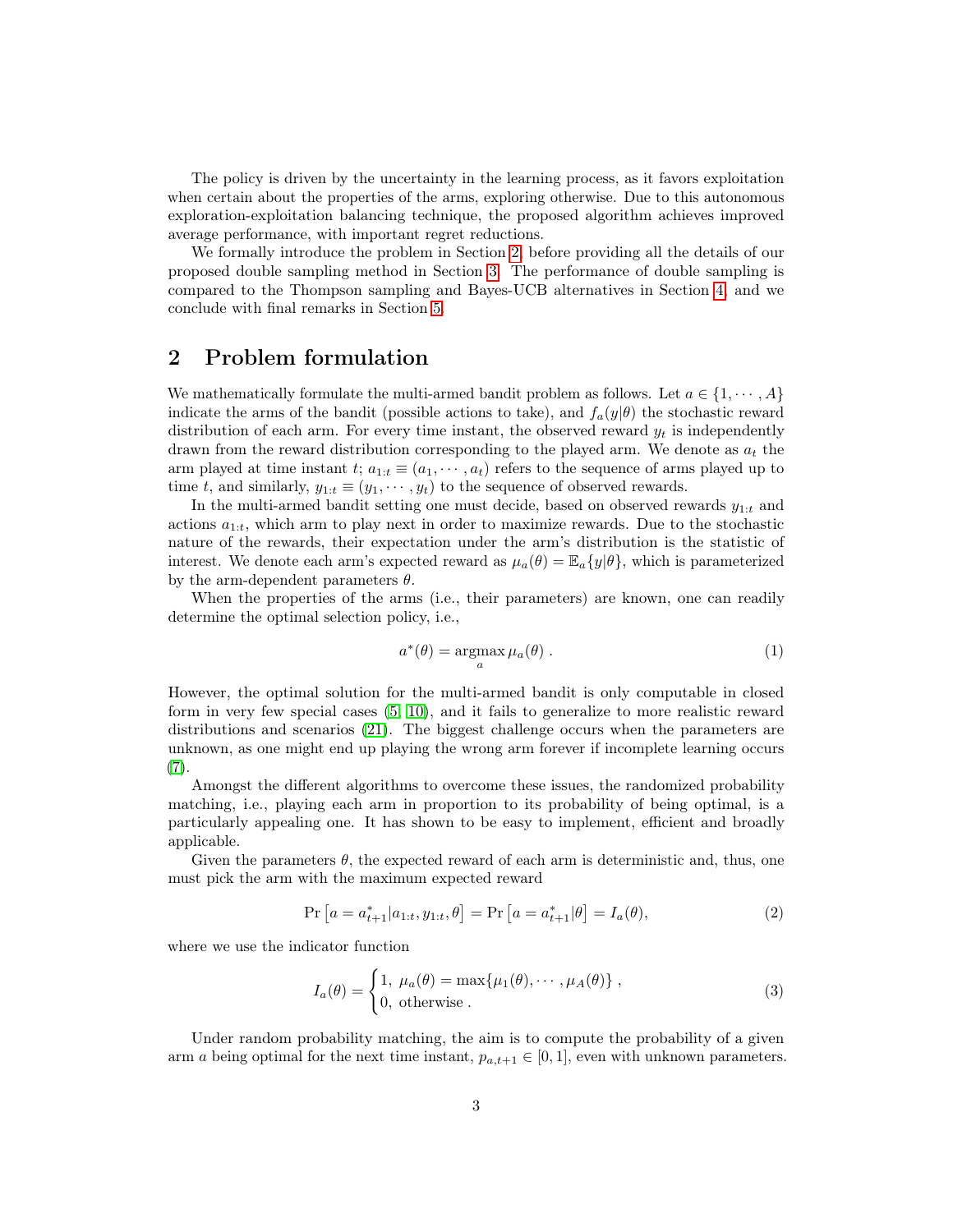Mathematically,

<span id="page-3-1"></span>
$$
p_{a,t+1} \equiv \Pr\left[a = a_{t+1}^* | a_{1:t}, y_{1:t}\right] \equiv \Pr\left[\mu_a(\theta) = \max\{\mu_1(\theta), \cdots, \mu_A(\theta)\} | a_{1:t}, y_{1:t}\right].
$$
\n(4)

Note that there is an inherent uncertainty about the unknown properties of the arms, as Eqn. [\(4\)](#page-3-1) is parameterized by  $\theta$ . In order to compute a solution to this problem, recasting it as a Bayesian learning problem, where  $\theta$  is a random variable, is of great help. It allows for computation of posterior and marginal distributions, with direct connection to sampling techniques.

## <span id="page-3-0"></span>3 Proposed method: double sampling

The multi-armed bandit problem consists of two separate but intertwined tasks: (1) learning about the properties of the arms, and (2) deciding what arm to play next. The problem is sequential in nature, as one makes a decision on which arm to play and learns from the observed reward, one observation at a time.

We cast the multi-armed bandit problem as a sequential Bayesian learning task. By doing so, we capture the full state of knowledge about the world at every time instant. We incorporate any available prior information to the learning process, and update our knowledge about the unknown parameter  $\theta$ , as we sequentially play arms and observe rewards. This learning can be done both sequentially or in batches, as Bayesian posterior updates are computable for both cases [\(6\)](#page-14-13).

However, the solution to the probability matching equation in [\(4\)](#page-3-1) is analytically intractable, so we approximate it via Monte Carlo sampling. For balancing the explorationexploitation tradeoff, we propose a sampling-based probability matching technique too. The proposed arm-selection policy is a function of the uncertainty in the learning process. The intuition is that we exploit only when certain about the properties of the arms, while we keep exploring otherwise.

We elaborate on the foundations of the proposed double sampling method in the following sections, before presenting it formally in Algorithm [1.](#page-6-0)

#### 3.1 Bayesian multi-armed bandits

We are interested in computing, after playing arms  $a_{1:t}$  and observing rewards  $y_{1:t}$ , the probability  $p_{a,t+1}$  of each arm a being optimal for the next time instant. In practice, one needs to account for the lack of knowledge of each arm's properties, i.e., the unknown parameter  $\theta$  in Eqn. [\(4\)](#page-3-1).

We do so by following the Bayesian methodology, where the parameters are considered to be another set of random variables. The uncertainty over the parameters can be accounted for by marginalizing over their probability distribution.

Specifically, we marginalize over the posterior of the parameters after observing rewards and actions up to time  $t$ ,

$$
p_{a,t+1} \equiv \Pr\left[a = a_{t+1}^* \middle| a_{1:t}, y_{1:t}\right] = f(a = a_{t+1}^* \middle| a_{1:t}, y_{1:t})
$$
\n
$$
= \int f(a = a_{t+1}^* \middle| a_{1:t}, y_{1:t}, \theta) f(\theta \middle| a_{1:t}, y_{1:t}) d\theta. \tag{5}
$$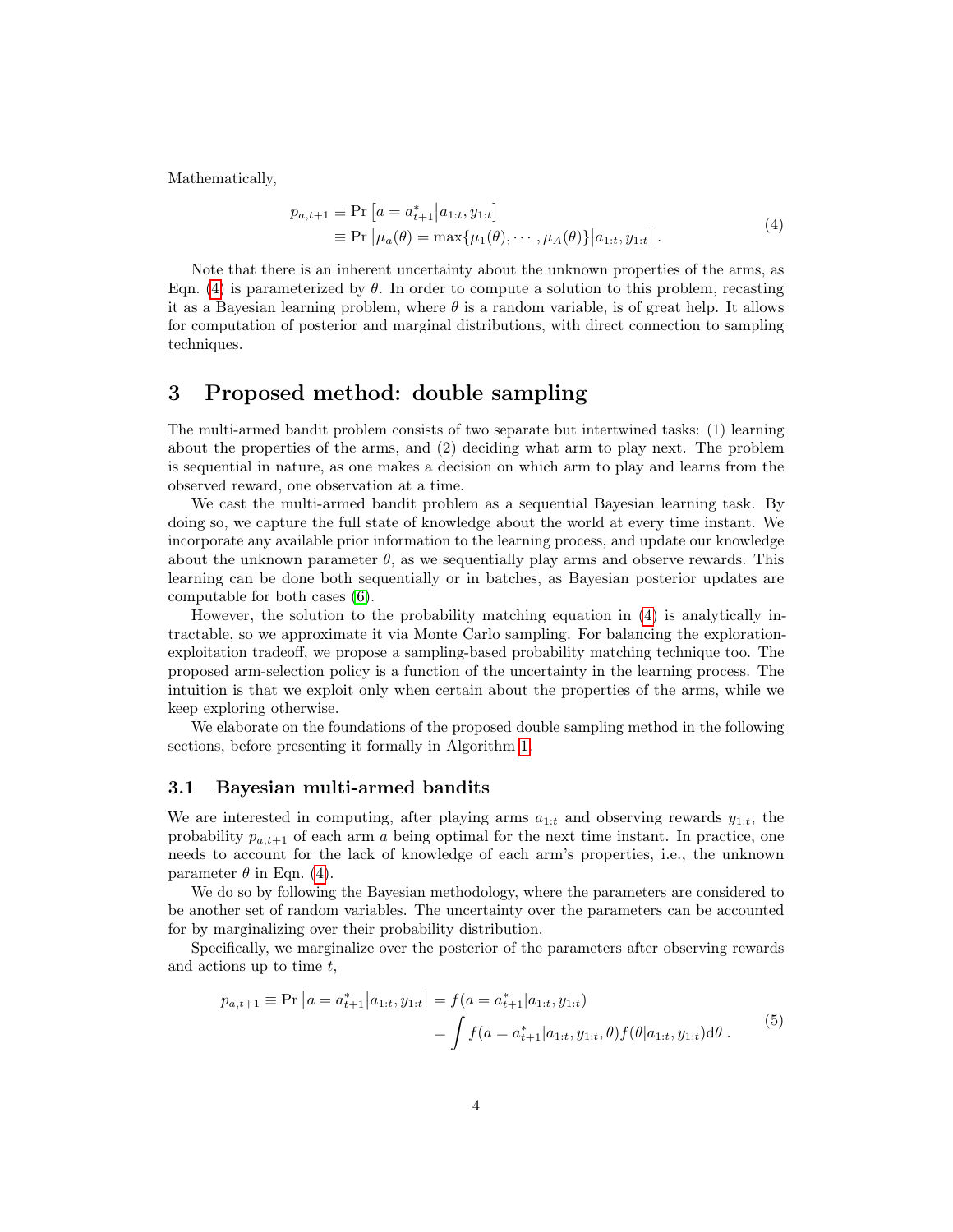Given a prior for the parameters  $f(\theta)$  and the per-arm reward distribution  $f_a(y|\theta)$ , one can compute the posterior of each arm's parameters by

<span id="page-4-0"></span>
$$
f(\theta|a_{1:t}, y_{1:t}) \propto f_{a_t}(y_t|\theta) f(\theta|a_{1:t-1}, y_{1:t-1})
$$

$$
\propto \left[\prod_{\tau=1}^t f_{a_\tau}(y_\tau|\theta)\right] f(\theta).
$$
 (6)

This posterior provides information (with uncertainty) about the characteristics of the arm. Note that the updates can usually be written in both sequential and batch forms. This flexibility is of great help in many practical scenarios, as one can learn from historic observations, as well as process data as it comes.

Even if analytical expressions for the parameter posteriors are available for many models of interest, computing the probability of any given arm being optimal is analytically intractable, due to the nonlinearities induced by the indicator function as in Eqn. [\(3\)](#page-2-1)

$$
p_{a,t+1} = \int f(a = a_{t+1}^* | a_{1:t}, y_{1:t}, \theta) f(\theta | a_{1:t}, y_{1:t}) d\theta = \int I_a(\theta) f(\theta | a_{1:t}, y_{1:t}) d\theta.
$$
 (7)

#### 3.2 Monte-Carlo integration

We harness the power of Monte Carlo sampling to compute the otherwise analytically intractable integral in Eqn. [\(7\)](#page-4-0). We obtain a Monte Carlo based random measure approximation to compute estimates of  $p_{a,t+1} \in [0,1]$  as follows:

1. Draw M parameter samples from the updated posterior distribution

$$
\theta^{(m)} \sim f(\theta|a_{1:t}, y_{1:t}), \ \ m = \{1, \cdots, M\} \ . \tag{8}
$$

2. For each parameter sample  $\theta^{(m)}$ , compute the expected reward and determine the best arm

<span id="page-4-2"></span>
$$
a_{t+1}^*(\theta^{(m)}) = \underset{a}{\operatorname{argmax}} \,\mu_a(\theta^{(m)})\,. \tag{9}
$$

3. Define the random measure approximation

$$
f(a = a_{t+1}^* | a_{1:t}, y_{1:t}) \approx f_M(a = a_{t+1}^* | a_{1:t}, y_{1:t}) \approx \frac{1}{M} \sum_{m=1}^M \delta\left(a - a_{t+1}^*(\theta^{(m)})\right), \quad (10)
$$

where  $\delta(\cdot)$  denotes the Dirac delta function.

4. Estimate the first- and second-order sufficient statistics of  $f_M(a = a_{t+1}^* | a_{1:t}, y_{1:t})$ , i.e.,

$$
\begin{cases}\n\hat{p}_{a,t+1} = \mathbb{E}\left\{f_M(a = a_{t+1}^*|a_{1:t}, y_{1:t})\right\} = \frac{1}{M} \sum_{m=1}^M I_a\left(\theta^{(m)}\right) ,\\
\hat{\sigma}_{a,t+1}^2 = \mathbb{V}\text{ar}\left\{f_M(a = a_{t+1}^*|a_{1:t}, y_{1:t})\right\} = \frac{1}{M} \sum_{m=1}^M \left(I_a\left(\theta^{(m)}\right) - \hat{p}_{a,t+1}\right)^2 .\n\end{cases} (11)
$$

5. Estimate which is the optimal arm and with what probability

<span id="page-4-1"></span>
$$
\begin{cases}\n\hat{a}_{t+1}^* = \operatorname{argmax}_a \hat{p}_{a,t+1} ,\\ \n\hat{p}_{a,t+1}^* = \max_a \hat{p}_{a,t+1} .\n\end{cases} \tag{12}
$$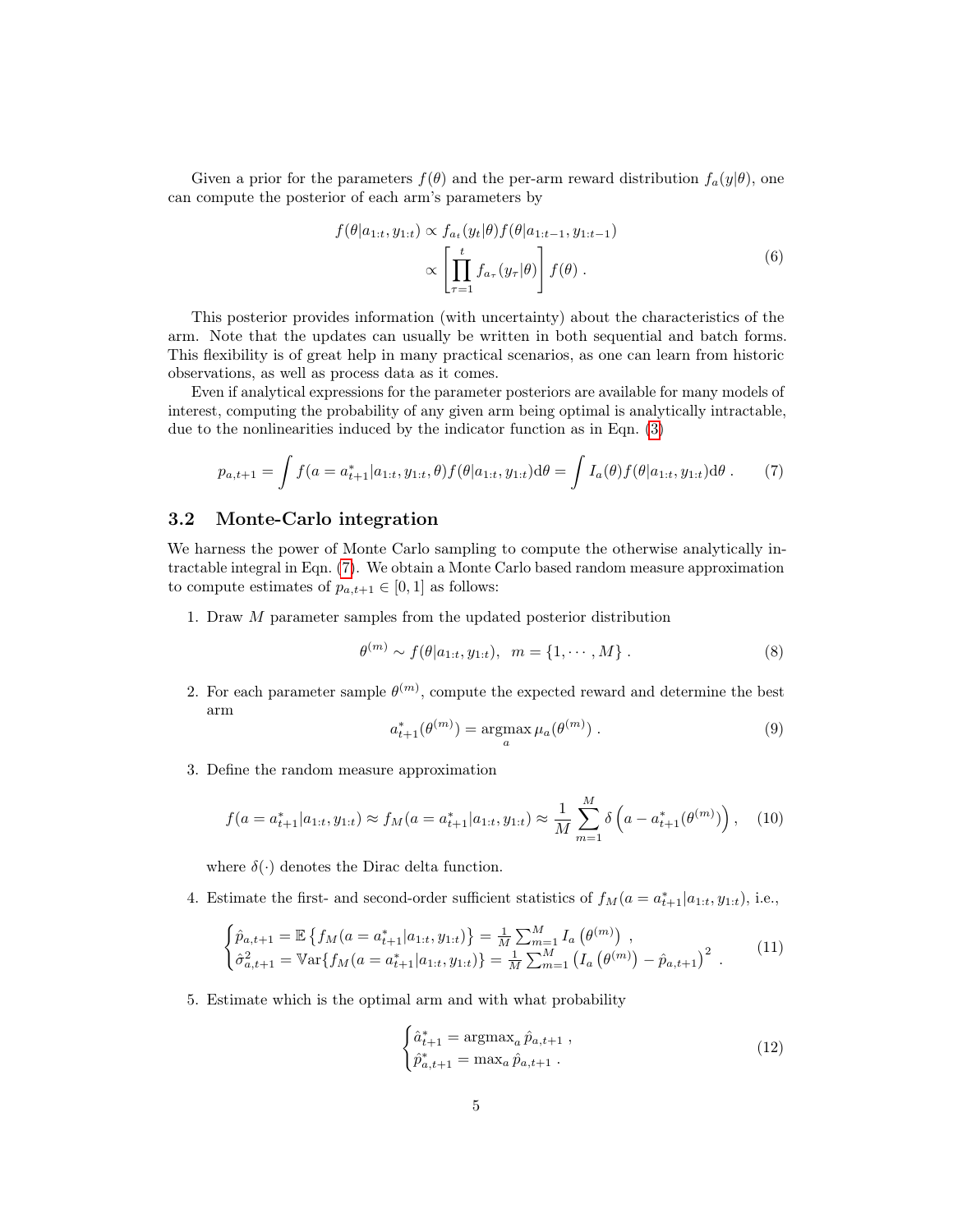#### 3.3 Sampling-based policy

In any bandit setting, given the available information at time  $t$ , one needs to decide which arm to play next. A randomized probability matching technique would pick the next arm a with probability  $p_{a,t+1}$ . On the contrary, a greedy approach would choose the arm with the highest probability of being optimal, i.e.,  $p_{a,t+1}^*$ .

We present an alternative sampling-based probability matching arm-selection policy that finds a balance between these two cases. We rely on the Monte Carlo approximation to Eqn. [\(7\)](#page-4-0), and leverage the estimated sufficient statistics in Eqn. [\(11\)](#page-4-1) to balance the exploration-exploitation tradeoff. We draw candidate arm samples from the random measure in Eqn. [\(10\)](#page-4-2), and automatically adjust the probability matching technique according to the accuracy of this approximation.

The number of candidate arm samples drawn is instrumental for our sampling-based policy. We automatically adjust its value according to the uncertainty on the optimality of each arm, i.e.,  $\sigma_{a,t+1}^2$ . By doing so, we account for the uncertainty of the learning process in the arm-selection policy, dynamically balancing exploration and exploitation.

The number of candidate arm samples to draw is inversely proportional to the probability of not picking the optimal arm. We denote this probability as  $p_{FA}$ , which is computed for each arm as

$$
p_{FA}^{(a)} = Pr(p_{a,t+1} > p_{a,t+1}^*) = 1 - F_{p_{a,t+1}}(p_{a,t+1}^*) ,
$$
\n(13)

where  $p_{a,t+1}^* = \max_a p_{a,t+1}$ . The true cumulative density function  $F_{p_{a,t+1}}(\cdot)$  is analytically intractable as well, but we approximate it (based on the central limit theorem guarantees of the MC estimates) with a Gaussian truncated to the CDF's range

$$
F_{p_{a,t+1}}(p_{a,t+1}^*) \approx \Phi_{[0,1]} \left( \frac{p_{a,t+1}^* - p_{a,t+1}}{\sigma_{a,t+1}} \right) \,. \tag{14}
$$

Since we can not exactly evaluate  $p_{a,t+1}$  and  $\sigma_{a,t+1}$ , we resort to our Monte Carlo estimates in Eqn. [\(11\)](#page-4-1) instead.

All in all, the proposed sampling policy proceeds as follows:

1. Determine  $N_{t+1}$ , the number of candidate arm samples to draw

<span id="page-5-0"></span>
$$
N_{t+1} \propto \log\left(\frac{1}{p_{FA}}\right), \ \ p_{FA} = \frac{1}{K-1} \sum_{a \neq \hat{a}_{t+1}^*} p_{FA}^{(a)},
$$

$$
p_{FA}^{(a)} \approx 1 - \Phi_{[0,1]} \left(\frac{\hat{p}_{a,t+1}^* - \hat{p}_{a,t+1}}{\hat{\sigma}_{a,t+1}}\right).
$$
(15)

2. Draw  $N_{t+1}$  candidate arm samples

$$
\hat{a}_{t+1}^{(n)} \sim \text{Cat}\left(\hat{p}_{a,t+1}\right), \quad n = 1, \cdots, N_{t+1} \tag{16}
$$

3. Pick the most probable optimal arm, given drawn candidate arm samples  $\hat{a}_{t+1}^{(n)}$ 

$$
a_{t+1} = \text{Mode}\left(\hat{a}_{t+1}^{(n)}\right), \quad n = 1, \cdots, N_{t+1} \,. \tag{17}
$$

By allowing for  $N_{t+1}$  to be adjusted based upon the uncertainty of the learning process, we balance the exploration-exploitation tradeoff. We present full details of the proposed double sampling technique in Algorithm [1.](#page-6-0)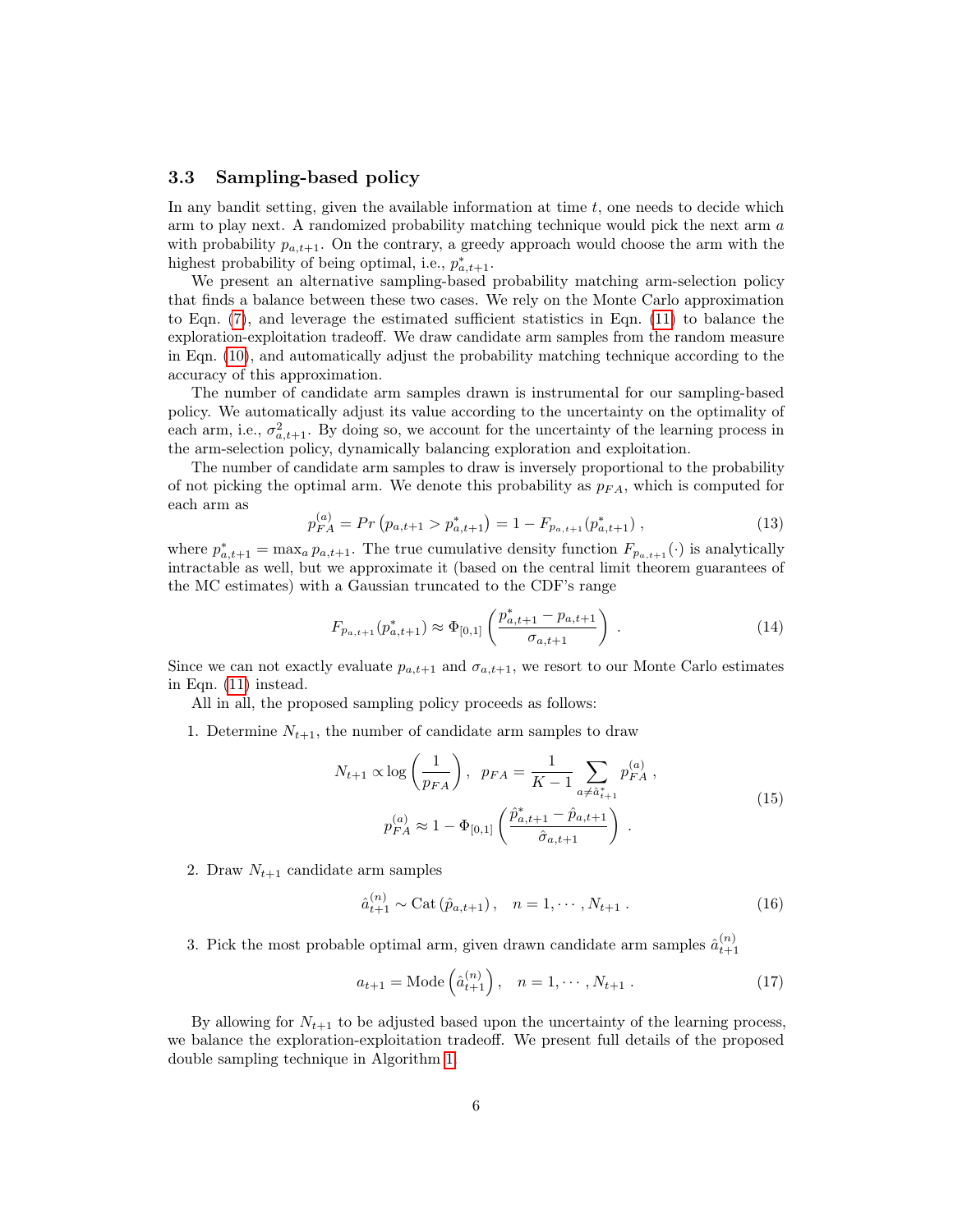<span id="page-6-0"></span>Algorithm 1 Double sampling algorithm

**Require:** Number of arms  $A$ , number of MC samples  $M$ , and horizon  $T$ 

**Require:** Prior over model parameters  $f(\theta)$  and per-arm reward distributions  $f_a(y|x,\theta)$ 1:  $D = \emptyset$ 

- 2: for  $t = 1, \cdots, T$  do
- 3: Draw M posterior parameter samples

$$
\theta_{t+1}^{(m)} \sim f(\theta|a_{1:t}, x_{1:t}, y_{1:t}), \quad m = \{1, \cdots, M\}
$$
\n(18)

4: If applicable, receive context  $x_{t+1}$ 

5: for 
$$
a = 1, \dots, A
$$
 do

6: Compute expected reward,

per parameter sample

$$
\mu_{a,t+1}(\theta_{t+1}^{(m)}) = \mu_a(x_{t+1}, \theta_{t+1}^{(m)})
$$
\n(19)

7: Compute sufficient statistics

$$
\hat{p}_{a,t+1} = \frac{1}{M} \sum_{m=1}^{M} I_a \left( \theta_{t+1}^{(m)} \right)
$$
\n
$$
\hat{\sigma}_{a,t+1}^2 = \frac{1}{M} \sum_{m=1}^{M} \left( I_a \left( \theta_{t+1}^{(m)} \right) - \hat{p}_{a,t+1} \right)^2
$$
\n(20)

8: end for

9: Compute estimates

$$
\begin{cases} \hat{a}_{t+1}^* = \operatorname{argmax}_a \hat{p}_{a,t+1} ,\\ \hat{p}_{a,t+1}^* = \max_a \hat{p}_{a,t+1} . \end{cases} \tag{21}
$$

10: for  $a = 1, \dots, A$  do

11: Compute probability of arm not being optimal

$$
\hat{p}_{FA}^{(a)} = Pr\left(\hat{p}_{a,t+1} > \hat{p}_{a,t+1}^*\right) \tag{22}
$$

- 12: end for
- 13: Compute the number of candidate arm samples

$$
N_{t+1} \propto \log\left(\frac{1}{\hat{p}_{FA}}\right), \quad \hat{p}_{FA} = \frac{1}{A-1} \sum_{a \neq \hat{a}_{t+1}^*} \hat{p}_{FA}^{(a)} \tag{23}
$$

14: Draw  $N_{t+1}$  candidate arm samples

$$
\hat{a}_{t+1}^{(n)} \sim \text{Cat}\left(\hat{p}_{a,t+1}\right), \quad n = 1, \cdots, N_{t+1} \tag{24}
$$

15: Play arm

$$
a_{t+1} = \text{Mode}\left(\hat{a}_{t+1}^{(n)}\right), \quad n = 1, \cdots, N_{t+1} \tag{25}
$$

- 16: Observe reward  $y_{t+1}$
- 17: Update  $D = D \cup \{x_{t+1}, a_{t+1}, y_{t+1}\}\$ 18: end for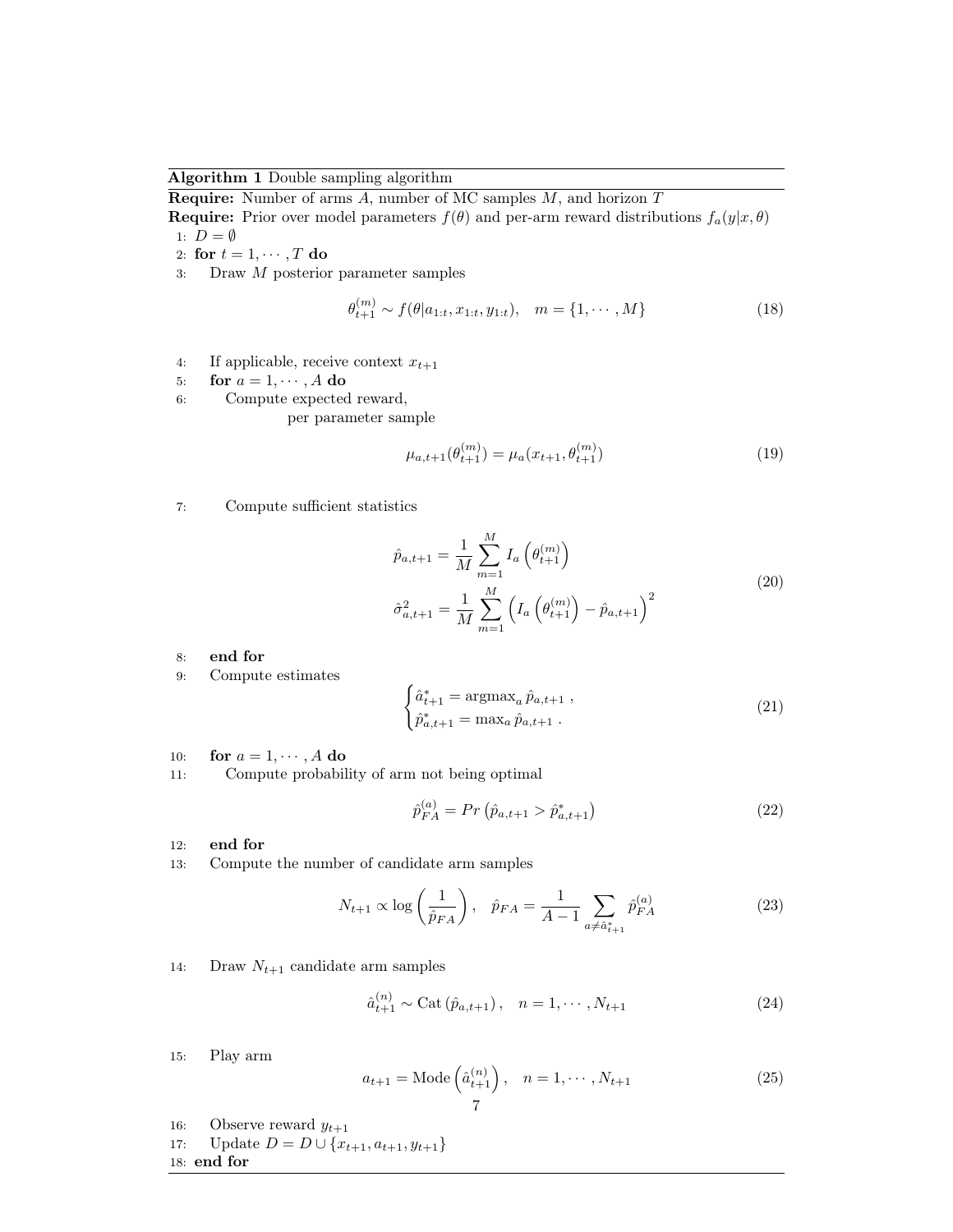The proposed sampling policy reduces to a probabilistic matching regime when uncertain about the arms, (i.e.,  $N_t \approx 1$ ), but favors exploitation  $(N_t \gg 1)$  when the probability of picking a suboptimal arm is low. In other words, double sampling exploits only when confident about the learned probabilities  $(\hat{\sigma}_{a,t+1} \to 0, N_t \gg 1)$ , and picks the arm with the highest probability  $\hat{p}_{a,t+1}$ . However, for  $N_t \approx 1$ , a randomized probability matching is in play. Note that Thompson sampling is a special case of double sampling, when  $N_t = 1$ ,  $\forall t$ .

To conclude, note that the sampling-based policy decides on the action to take next, by drawing from an approximation to the posterior density  $p_{a,t+1}$ . Precisely, by probability matching the expected return of each arm, which is estimated via Monte Carlo as in Eqn. [\(11\)](#page-4-1). For the derivation of performance bounds in multi-armed bandit problems and, in particular, regret bounds for posterior sampling techniques, one studies the expected returns of the arms. Due to Monte Carlo guarantees on the convergence of the computed estimates ( $\lim_{M\to\infty} \hat{p}_{a,t+1} = p_{a,t+1}$ ), and the random probability matching nature of double sampling, the regret bounds for our proposed technique are of the same order as those of any posterior sampling technique  $(3, 20)$  $(3, 20)$  $(3, 20)$ . We argue that the discrepancies are on the multiplicative constants, which we evaluate in the following section.

## <span id="page-7-0"></span>4 Evaluation

We now empirically evaluate the performance of double sampling in both discrete and continuous contextual multi-armed bandit settings. We compare the performance of our proposed algorithm, to that of Thompson sampling [\(9\)](#page-14-9) and Bayes-UCB [\(11\)](#page-14-6).

On the one hand, [\(9\)](#page-14-9) show empirically the significant advantages Thompson sampling offers for the Bernoulli and other cases, while theoretical guarantees are provided in [\(2,](#page-13-2) [3,](#page-13-3) [12,](#page-14-10) [19,](#page-14-11) [20\)](#page-15-5). On the other, [\(11\)](#page-14-6) prove the asymptotic optimality of Bayes-UCB's finite-time regret bound for the Bernoulli case, and argue that it provides an unifying framework for several variants of the UCB algorithm for different bandit problems: parametric multi-armed bandits and linear Gaussian bandits.

We compare double sampling as in Algorithm [1](#page-6-0) to these two state-of-the-art algorithms, in order to provide empirical evidence of the reduced cumulative regret of our proposed approach. We define cumulative regret as

$$
R_t = \sum_{\tau=0}^t \mathbb{E}\left\{(y_{\tau}^* - y_{\tau})\right\} = \sum_{\tau=0}^t \mu_{\tau}^* - \bar{y}_{\tau} , \qquad (26)
$$

where for each time instant t,  $\mu_t^*$  denotes the expected reward of the optimal arm and  $\bar{y}_t$  the empirical mean of the observed rewards under the executed policy. Note that even if the bandits considered are stationary (i.e., parameters are not dynamic), the expected rewards are indexed with time to accommodate their dependency with potentially time-dependent contexts  $x_t$ .

### 4.1 Bernoulli bandits

Bernoulli bandits are well suited for applications with binary rewards (i.e., success or failure of an action). The rewards of each arm are modeled as independent draws from a Bernoulli distribution with success probabilities  $\theta_a$ , i.e.,

$$
f_a(y|\theta) = \theta_a^y (1 - \theta_a)^{(1-y)} . \tag{27}
$$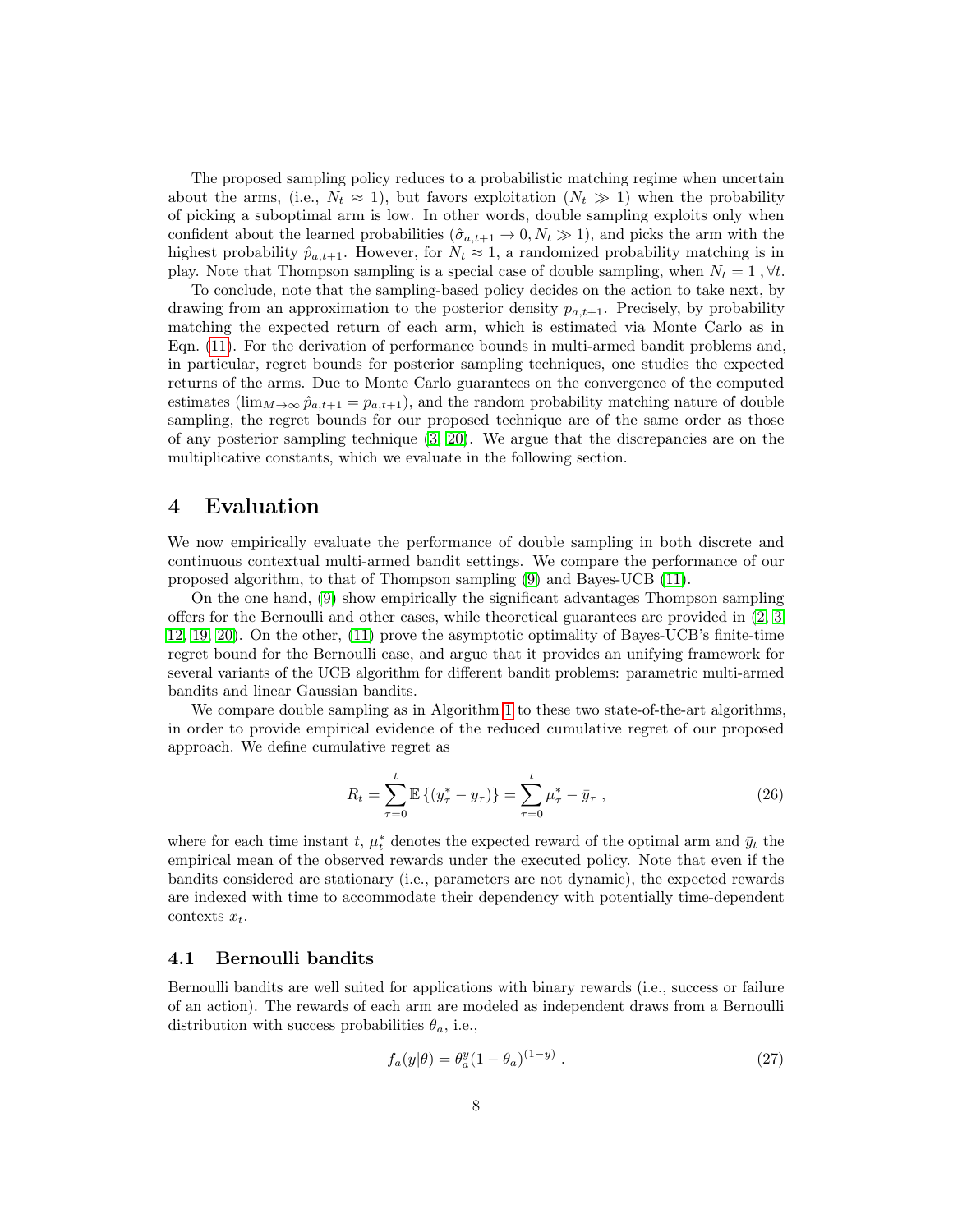For a Bernoulli reward distribution, the posterior parameter update can be computed using the conjugate prior distribution  $f(\theta_a|\alpha_{a,0}, \beta_{a,0}) = \text{Beta}(\theta_a|\alpha_{a,0}, \beta_{a,0})$ . After observing actions  $a_{1:t}$  and rewards  $y_{1:t}$ , the posterior parameter distribution follows an updated Beta distribution

$$
f(\theta_a|a_{1:t}, y_{1:t}, \alpha_{a,0}, \beta_{a,0}) = f(\theta_a|\alpha_{a,t}, \beta_{a,t}) = \text{Beta}(\theta_a|\alpha_{a,t}, \beta_{a,t}) , \qquad (28)
$$

with sequential updates

$$
\begin{cases} \alpha_{a,t} = \alpha_{a,t-1} + y_t \cdot \mathbb{1}[a_t = a], \\ \beta_{a,t} = \beta_{a,t-1} + (1 - y_t) \cdot \mathbb{1}[a_t = a], \end{cases}
$$
 (29)

or, alternatively, batch updates of the following form

$$
\begin{cases} \alpha_{a,t} = \alpha_{a,0} + \sum_{t|a_t=a} y_t ,\\ \beta_{a,t} = \beta_{a,0} + \sum_{t|a_t=a} (1 - y_t) . \end{cases}
$$
 (30)

The sequential Bayesian learning process for a three-armed Bernoulli bandit with parameters  $\theta = (0.4 \ 0.7 \ 0.8)$  is illustrated in Fig. [1a.](#page-8-0) We show the evolution of the probability of each arm being optimal as computed by our proposed algorithm: i.e., the Monte Carlo approximation to  $p_{a,t+1}$ . For all results to follow, we use  $M = 1000$  Monte Carlo samples, as larger Ms do not significantly improve regret performance. In Fig. [1b,](#page-8-0) we illustrate how double sampling is *automatically* adjusted according to the uncertainty of the learning process, via the number of arm samples to draw (i.e.,  $N_{t+1}$  in Eqn. [\(15\)](#page-5-0)).

<span id="page-8-0"></span>

Figure 1: Illustrative execution of double sampling.

Let us elaborate on the exploration-exploitation tradeoff by following the double sampling bandit execution shown in Fig. [1.](#page-8-0) Observe how arm 0 is quickly discarded as a good candidate, while the decision over which of the other two arms is optimal requires further learning. For some time  $(t < 200)$ , there is high uncertainty about the properties of these two arms (high variance in Fig. [1a\)](#page-8-0). Thus, double sampling favors exploration ( $N_{t+1} \approx 1$ in Fig. [1b\)](#page-8-0), until the uncertainty about which arm is best is reduced. Once the algorithm becomes more certain about the better reward properties of arm  $2 (t > 200)$ , double sampling gradually favors a greedier policy  $(N_{t+1} > 1)$ .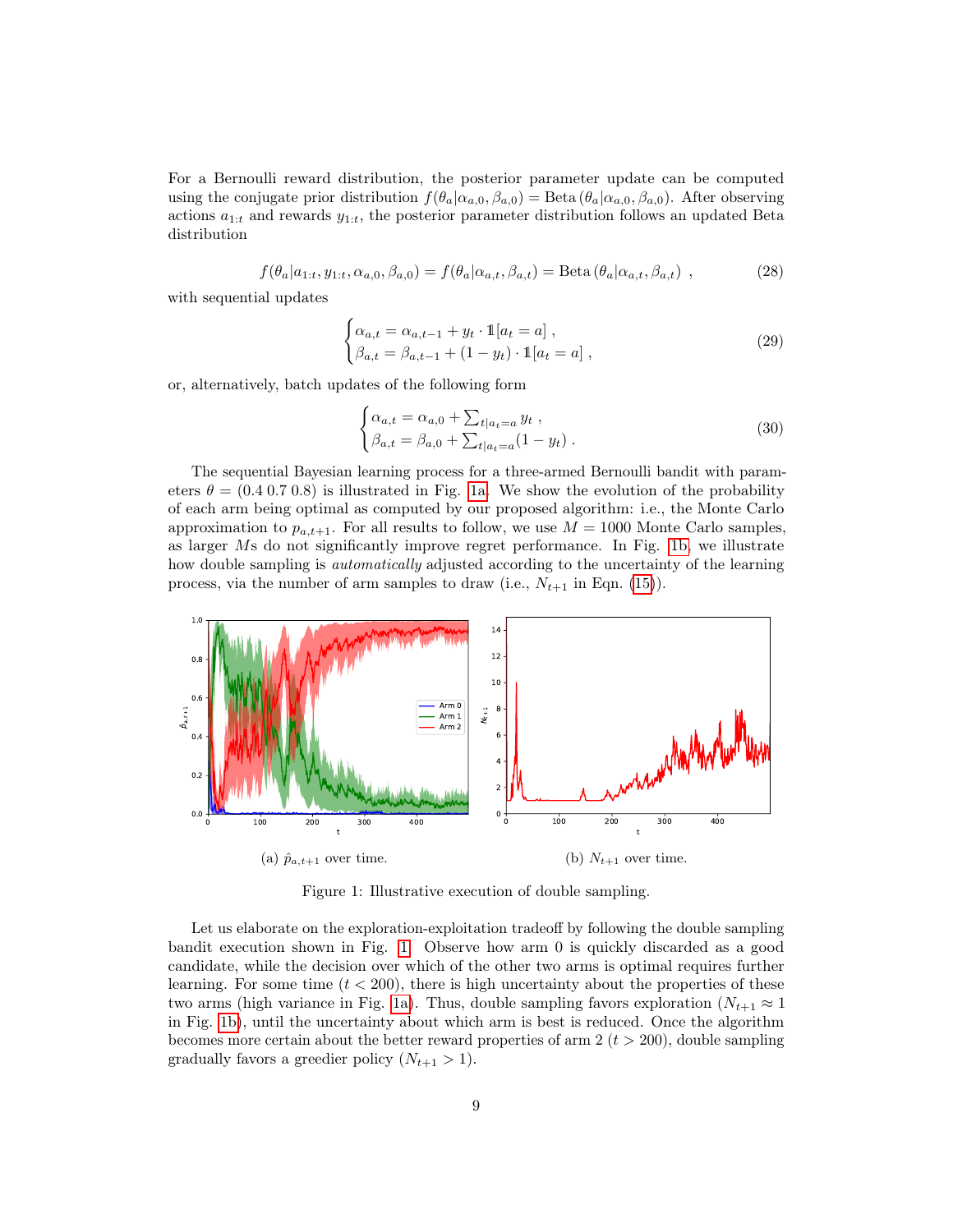All in all, within periods of high uncertainty, the number of samples  $N_{t+1}$  is kept low (i.e., exploration); on the contrary, when the learning is more accurate, it increases (i.e., exploitation). By means of the double sampling technique, we account for the uncertainty in the learning process and thus, the proposed algorithm can reduce the variance over the actions taken.

We plot in Fig. [2](#page-9-0) the empirical probabilities of each algorithm playing the optimal arm over 5000 realizations<sup>[1](#page-9-1)</sup> of a Bernoulli bandit with  $A = 2, \theta = (0.4, 0.8)$ . Observe how, even if in expectation all algorithms take the same actions, the action variability of double sampling is considerably smaller.

<span id="page-9-0"></span>

Figure 2: Averaged correct action probability (standard deviation as shaded region) with  $A = 2, \theta = (0.4, 0.8).$ 

<span id="page-9-2"></span>As a result, the cumulative regret of our proposed technique is lower than those of the compared alternatives, i.e., Thompson sampling and Bayes-UCB, (see averaged cumulative regrets in Fig. [3\)](#page-9-2).



Figure 3: Averaged cumulative regret (standard deviation shown as shaded region) with  $A = 2, \theta = (0.4, 0.8).$ 

<span id="page-9-1"></span><sup>1</sup>All averaged results in this work are computed over 5000 realizations of the same set of parameters.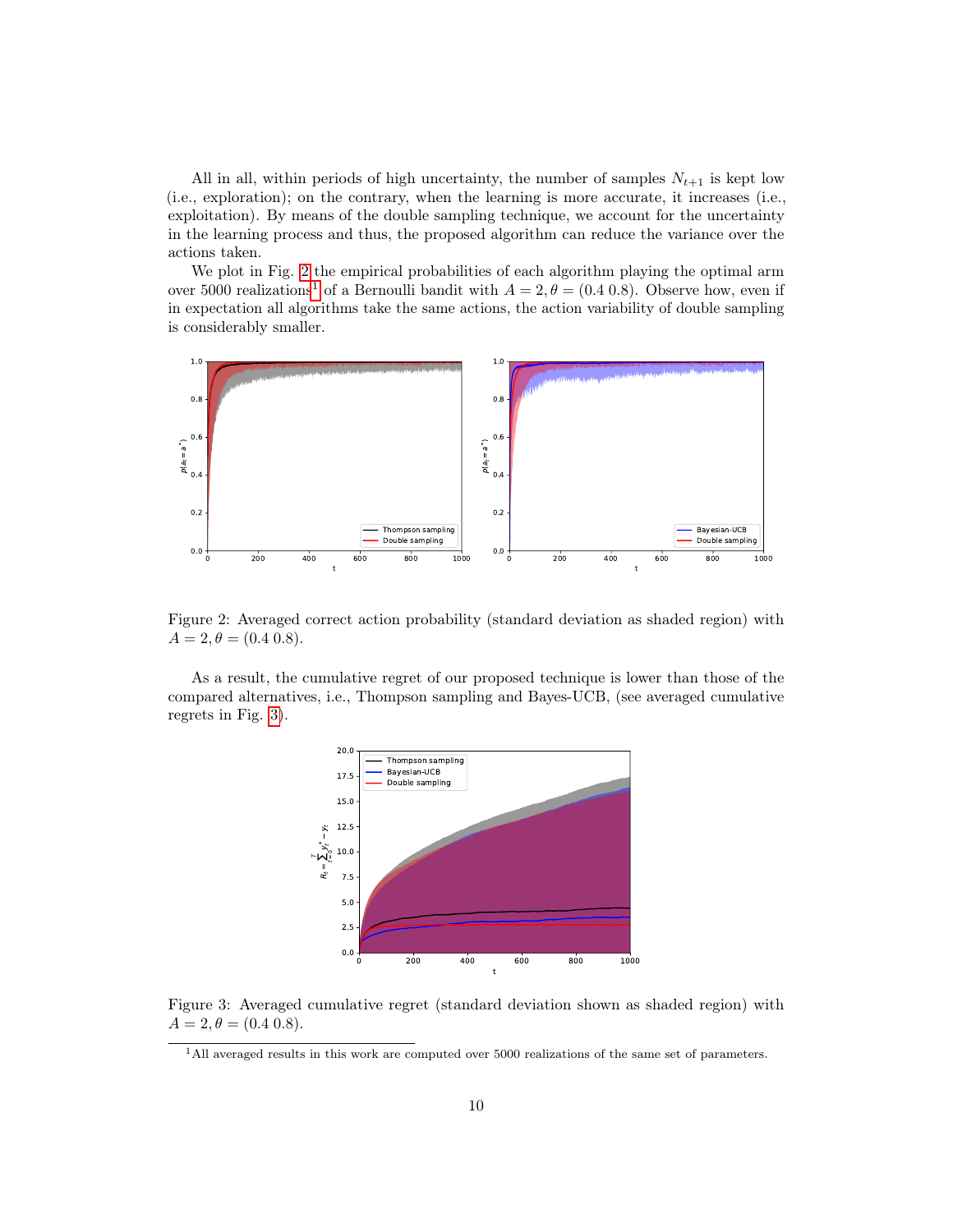For any bandit problem, the difficulty of learning the properties of each arm is a key factor on its regret performance. Intuitively, this difficulty relates to how close the expected rewards of each arm are. Mathematically, it can be captured by the divergence between arm reward distributions. By computing the minimum Kullback-Leibler (KL) divergence between arms, one quantifies how "difficult" a multi-armed bandit problem is, as established by the regret lower-bound in [\(14\)](#page-14-4).

We evaluate the relative difference between the averaged cumulative regret of our proposed double sampling technique and the alternatives, i.e.,

<span id="page-10-2"></span>
$$
\Delta_t^{(TS)} = \frac{R_t^{(DS)}}{R_t^{(TS)}} - 1 \text{ and } \Delta_t^{(B-UCB)} = \frac{R_t^{(DS)}}{R_t^{(B-UCB)}} - 1 ,\qquad (31)
$$

where  $R_t^{(DS)}$  denotes the regret of the proposed double sampling approach at time t,  $R_t^{(TS)}$ , that of Thompson sampling, and  $R_t^{(B-UCB)}$ , that of Bayes-UCB.

<span id="page-10-0"></span>We show in Fig. [4](#page-10-0) results for the above metric indexed by the KL divergence of a wide range of Bernoulli bandit parameterizations<sup>[2](#page-10-1)</sup>. Note that the KL metric may map many parameter combinations to the same point in Fig. [4.](#page-10-0)



Figure 4: Relative average cumulative regret differences at  $t = 1500$ .

Double sampling performs significantly better than the alternatives when it is certain about the learned arm parameters. We obtain cumulative regret reductions around 25% and 40% when compared to B-UCB (with optimal quantile parameter  $\alpha_t = 1/t$  as in [\(11\)](#page-14-6)) and Thompson sampling, respectively. However, when the best arms are very similar  $(KL < 0.25)$ , performance worsens. First, recall that the regret lower-bound increases for all bandits with small KL values [\(14\)](#page-14-4). Second, note that when the properties of the arms are very similar to each other, our algorithm resorts to a Thompson sampling-like policy  $(N_{t+1} \approx 1)$ , yielding near-equivalent performance.

<span id="page-10-1"></span><sup>&</sup>lt;sup>2</sup>Bernoulli bandits with  $A = 2$  and  $A = 3$  arms, for all per-arm parameter permutations in the range  $\theta_a \in [0, 1]$  with grid size 0.05.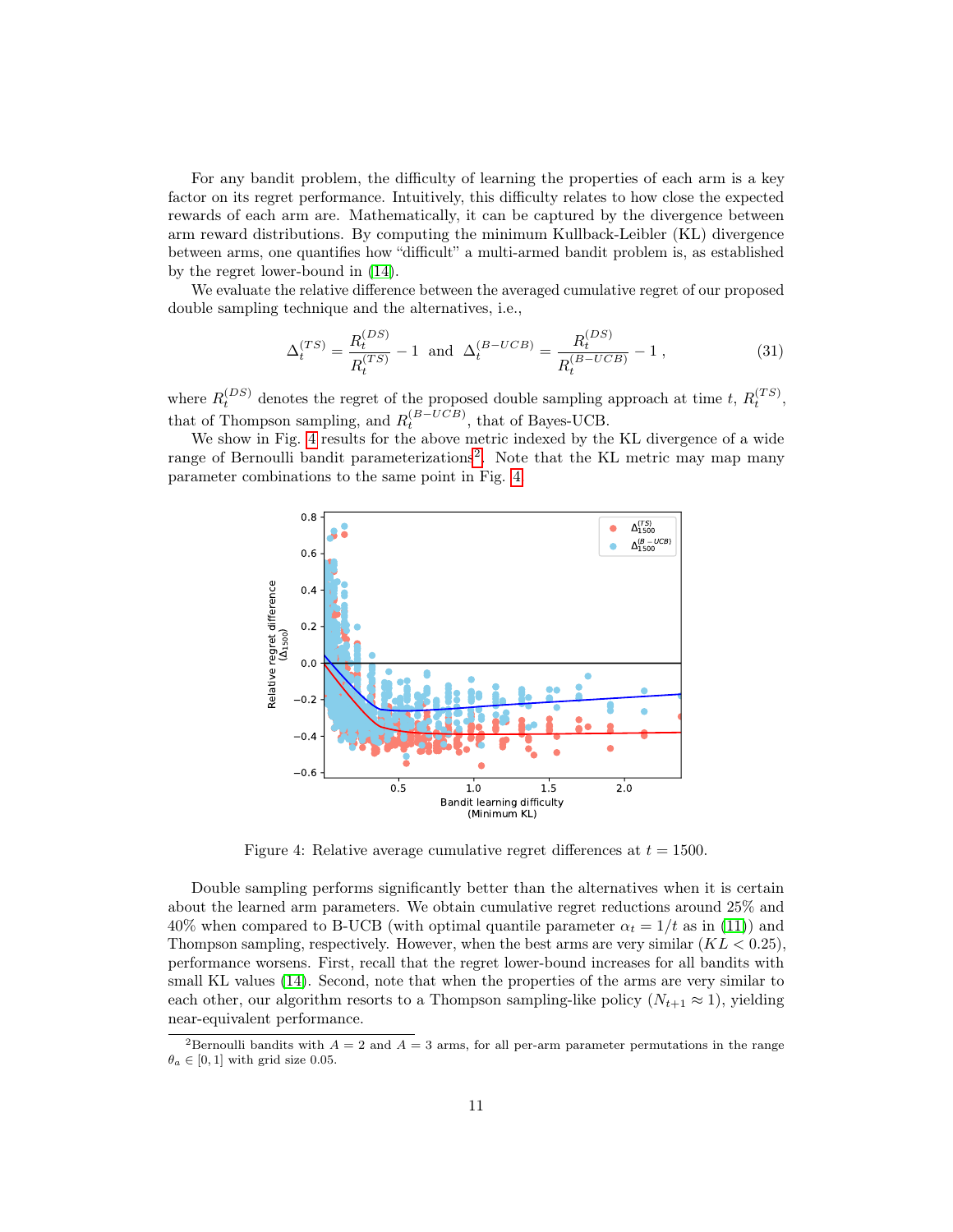Finally, we observe that for the challenging cases (i.e.,  $KL < 0.25$ ) cumulative regret shows high variance for the three alternatives (points are scattered in Fig. [4\)](#page-10-0). On the contrary, when the difference between arm properties is distinguishable  $(KL > 0.25)$ , the proposed double sampling technique considerably reduces cumulative regret for Bernoulli multi-armed bandits.

### 4.2 Contextual linear Gaussian bandits

Another set of well studied bandits are those with continuous reward functions and, in particular, those with contextual dependencies. That is, the reward distribution of each arm is dependent on a time-varying d-dimensional context vector  $x_t \in \mathbb{R}^d$ .

The contextual linear Gaussian bandit model is suited for these scenarios, where the expected reward of each arm is linearly dependent on the context  $x \in \mathbb{R}^d$ , and the idiosyncratic parameters of the bandit  $\theta \equiv \{w, \sigma\}$ . That is, the per-arm reward distribution follows

$$
f_a(y|x,\theta) = \mathcal{N}\left(y|x^\top w_a, \sigma_a^2\right) \tag{32}
$$

For such reward distribution, the posterior can be computed with the Normal Inverse Gamma conjugate prior distribution

$$
f(w_a, \sigma_a^2 | u_{a,0}, V_{a,0}, \alpha_{a,0}, \beta_{a,0}) = \text{NIG}(w_a, \sigma_a^2 | u_{a,0}, V_{a,0}, \alpha_{a,0}, \beta_{a,0})
$$
  
=  $\mathcal{N}(w_a | u_{a,0}, \sigma_a^2 V_{a,0}) \cdot \Gamma^{-1}(\sigma_a^2 | \alpha_{a,0}, \beta_{a,0})$  (33)

Given previous actions  $a_{1:t}$ , contexts  $x_{1:t}$  and rewards  $y_{1:t}$ , one obtains the following posterior

$$
f(w_a, \sigma_a^2 | a_{1:t}, y_{1:t}, u_{a,0}, V_{a,0}, \alpha_{a,0}, \beta_{a,0}) = \text{NIG}(w_a, \sigma_a^2 | u_{a,t}, V_{a,t}, \alpha_{a,t}, \beta_{a,t}) \tag{34}
$$

where the parameters of the posterior are sequentially updated as

$$
\begin{cases}\nV_{a,t}^{-1} = V_{a,t-1}^{-1} + x_t x_t^\top \cdot \mathbb{1}[a_t = a], \\
u_{a,t} = V_{a,t} \left( V_{a,t-1}^{-1} u_{a,t-1} + x_t y_t \cdot \mathbb{1}[a_t = a] \right), \\
\alpha_{a,t} = \alpha_{a,t-1} + \frac{\mathbb{1}[a_t = a]}{2}, \\
\beta_{a,t} = \beta_{a,t-1} + \frac{\mathbb{1}[a_t = a](y_{t_a} - x_t^\top \theta_{a,t-1})^2}{2(1 + x_t^\top \Sigma_{a,t-1} x_t)}.\n\end{cases} \tag{35}
$$

Alternatively, if data is collected in batches, one updates the posterior with

$$
\begin{cases}\nV_{a,t}^{-1} = V_{a,0}^{-1} + x_{1:t|t_a} x_{1:t|t_a}^{\top}, \nu_{a,t} = V_{a,t} \left( V_{a,0}^{-1} u_{a,0} + x_{1:t|t_a} y_{1:t|t_a} \right) , \n\alpha_{a,t} = \alpha_{a,0} + \frac{|t_a|}{2}, \n\beta_{a,t} = \beta_{a,0} + \frac{(y_{1:t|t_a}^{-1} y_{1:t|t_a} + u_{a,0}^{\top} V_{a,0}^{-1} u_{a,0} - u_{a,t}^{\top} V_{a,t}^{-1} u_{a,t})}{2},\n\end{cases}
$$
\n(36)

where  $t_a = \{t | a_t = a\}$  indicates the set of time instances when arm a is played.

We evaluate double sampling for the multi-armed contextual Gaussian bandit with uniform and uncorrelated context, i.e.,  $x_{i,t} \sim \mathcal{U}(0,1), i \in \{1, \cdots, d\}, t \in \mathbb{N}$ .

We again use the minimum KL divergence as a proxy for bandit complexity. The divergence is model agnostic, as many parameter combinations for any model may map to the same KL divergence value.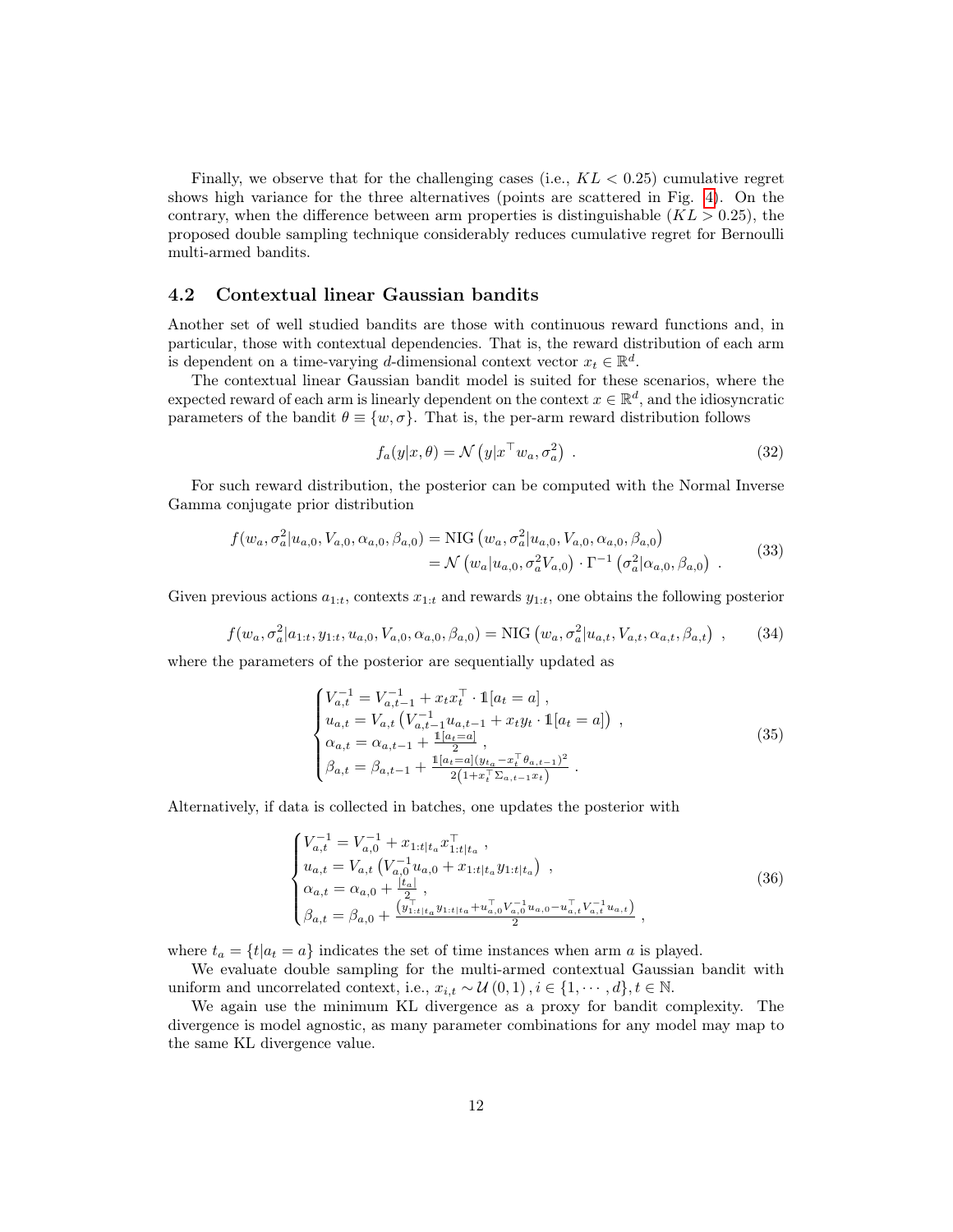<span id="page-12-0"></span>

Figure 5: Averaged cumulative regret comparison (standard deviation shown as shaded region) with  $A = 2$ ,  $w_0 = (0.4 \ 0.4)^{\top}$ ,  $w_1 = (0.8 \ 0.8)^{\top}$ ,  $\sigma_0 = \sigma_1 = 0.2$ .

We provide results for a specific two-armed contextual Gaussian bandit in Fig. [5,](#page-12-0) and in Fig. [6,](#page-12-1) average cumulative regret relative differences (as in Eqn. [\(31\)](#page-10-2)) for a wide range of parameterizations[3](#page-12-2) of two-dimensional contextual linear Gaussian bandits with two arms.

Again, when the reward difference between arms is easy to learn  $(KL>0.25)$ , double sampling attains significant cumulative regret reductions. The regret improvement is most evident for models with significant KL divergence, with cumulative regret reductions of up to 40% and 50% when compared to Thompson sampling and Bayes-UCB, respectively.

<span id="page-12-1"></span>

Figure 6: Relative average cumulative regret differences at  $t = 1500$ .

<span id="page-12-2"></span><sup>&</sup>lt;sup>3</sup>Contextual linear Gaussian bandits with per-dimension parameter  $w_i \in [-1,1], i \in \{1,2\}$  with gaps of 0.1, and  $\sigma \in [0.1, 1]$  with step size of 0.1.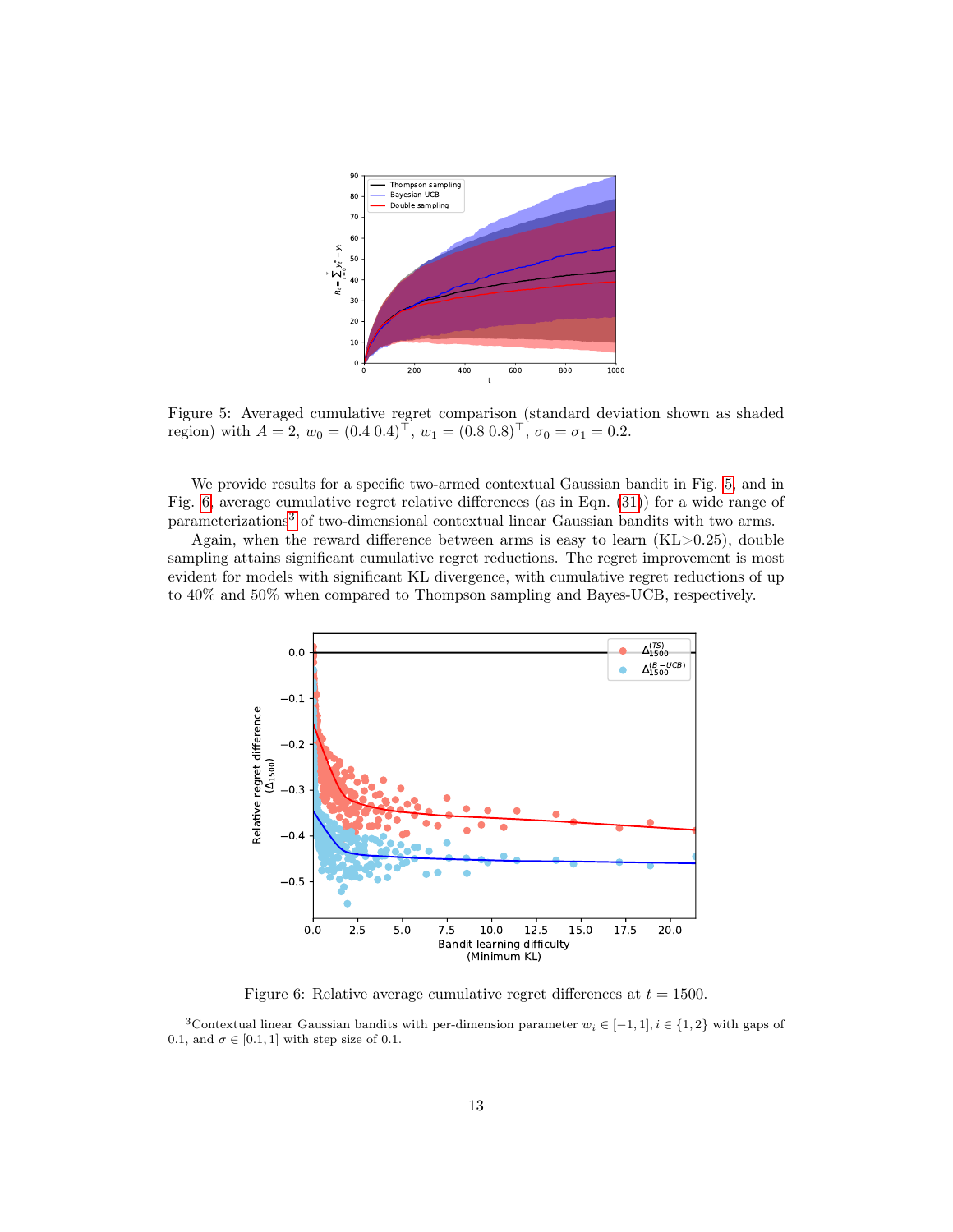We argue that the comparative performance loss of Bayes-UCB in the contextual Gaussian case relates to the  $\alpha_t = 1/t$  quantile value proposed by [\(11\)](#page-14-6). Its justification comes from the bounds established for the Bernoulli bandit case, but there are no guarantees provided for other bandits. That is, the optimal quantile values for Bayes-UCB are problem dependent, and require careful analytical derivations. On the contrary, our proposed double sampling algorithm does not require any manual tuning, as it autonomously balances the explorationexploitation tradeoff by adjusting the number of candidate arm samples  $N_{t+1}$  based on the learning uncertainty.

## <span id="page-13-4"></span>5 Conclusion

We have presented a new sampling-based probability matching technique for the multi-armed bandit setting. We formulated the problem as a Bayesian sequential learning one, and leveraged random sampling to overcome two of its main challenges: approximating the analytically unsolvable integrals, and automatically balancing the exploration-exploitation tradeoff. We empirically show that additional sampling from the model, which is in many application domains inexpensive in comparison with interacting with the world, can provide improved statistics and, ultimately, reduced regrets. Encouraged by these findings, we aim at implementing this technique with other reward distributions and extending it to real application datasets.

## 5.1 Software and Data

The implementation of the proposed method is available in [this public repository.](https://github.com/iurteaga/bandits) It contains all the software required for replication of the findings of this study.

#### Acknowledgments

This research was supported in part by NSF grant SCH-1344668. We thank Hang Su and Edward Peng Yu for their feedback and comments on this work.

## References

- <span id="page-13-1"></span>[1] S. Agrawal and N. Goyal. Analysis of Thompson Sampling for the multi-armed bandit problem. CoRR, abs/1111.1797, 2011.
- <span id="page-13-2"></span>[2] S. Agrawal and N. Goyal. Thompson Sampling for Contextual Bandits with Linear Payoffs. CoRR, abs/1209.3352, 2012.
- <span id="page-13-3"></span>[3] S. Agrawal and N. Goyal. Further Optimal Regret Bounds for Thompson Sampling. CoRR, abs/1209.3353, 2012.
- <span id="page-13-0"></span>[4] P. Auer, N. Cesa-Bianchi, and P. Fischer. Finite-time Analysis of the Multiarmed Bandit Problem. Machine Learning, 47(2-3):235–256, May 2002. ISSN 0885-6125. doi: 10.1023/A:1013689704352.
- <span id="page-13-5"></span>[5] R. Bellman. A Problem in the Sequential Design of Experiments. Sankhya: The Indian Journal of Statistics (1933 - 1960), 16(3/4):221–229, 1956.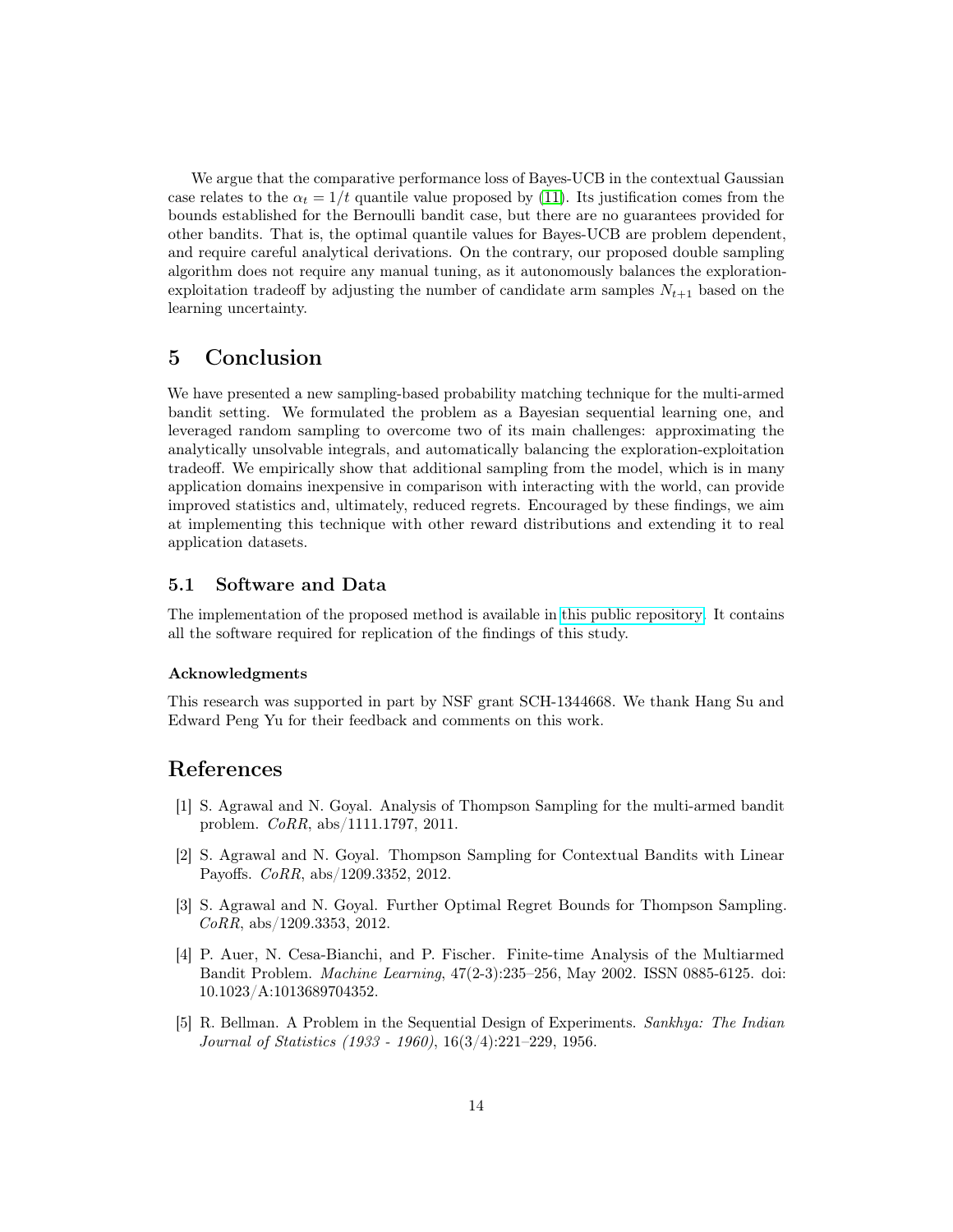- <span id="page-14-13"></span>[6] J. M. Bernardo and A. F. Smith. Bayesian Theory. Wiley Series in Probability and Statistics. Wiley, 2009. ISBN 9780470317716. doi: 10.1002/9780470316870.
- <span id="page-14-12"></span>[7] M. Brezzi and T. L. Lai. Incomplete Learning from Endogenous Data in Dynamic Allocation. Econometrica, 68(6):1511–1516, 2000. ISSN 1468 0262. doi: 10.1111/ 1468-0262.00170.
- <span id="page-14-3"></span>[8] M. Brezzi and T. L. Lai. Optimal learning and experimentation in bandit problems. Journal of Economic Dynamics and Control, 27(1):87 – 108, 2002. ISSN 0165-1889. doi: https://doi.org/10.1016/S0165-1889(01)00028-8.
- <span id="page-14-9"></span>[9] O. Chapelle and L. Li. An Empirical Evaluation of Thompson Sampling. In J. Shawe-Taylor, R. S. Zemel, P. L. Bartlett, F. Pereira, and K. Q. Weinberger, editors, Advances in Neural Information Processing Systems 24, pages 2249–2257. Curran Associates, Inc., 2011.
- <span id="page-14-2"></span>[10] J. C. Gittins. Bandit Processes and Dynamic Allocation Indices. Journal of the Royal Statistical Society. Series B (Methodological), 41(2):148–177, 1979. ISSN 00359246.
- <span id="page-14-6"></span>[11] E. Kaufmann, O. Cappe, and A. Garivier. On Bayesian Upper Confidence Bounds for Bandit Problems. In N. D. Lawrence and M. Girolami, editors, Proceedings of the Fifteenth International Conference on Artificial Intelligence and Statistics, volume 22 of Proceedings of Machine Learning Research, pages 592–600, La Palma, Canary Islands, 21–23 Apr 2012. PMLR.
- <span id="page-14-10"></span>[12] N. Korda, E. Kaufmann, and R. Munos. Thompson Sampling for 1-Dimensional Exponential Family Bandits. In C. J. C. Burges, L. Bottou, M. Welling, Z. Ghahramani, and K. Q. Weinberger, editors, Advances in Neural Information Processing Systems 26, pages 1448–1456. Curran Associates, Inc., 2013.
- <span id="page-14-5"></span>[13] T. L. Lai. Adaptive Treatment Allocation and the Multi-Armed Bandit Problem. The Annals of Statistics, 15(3):1091–1114, 1987. ISSN 00905364.
- <span id="page-14-4"></span>[14] T. L. Lai and H. Robbins. Asymptotically Efficient Adaptive Allocation Rules. Advances in Applied Mathematics, 6(1):4–22, mar 1985. ISSN 0196-8858. doi: 10.1016/0196-8858(85)90002-8.
- <span id="page-14-7"></span>[15] L. Li, W. Chu, J. Langford, and R. E. Schapire. A Contextual-Bandit Approach to Personalized News Article Recommendation. CoRR, abs/1003.0146, 2010.
- <span id="page-14-8"></span>[16] O.-A. Maillard, R. Munos, and G. Stoltz. Finite-Time Analysis of Multi-armed Bandits Problems with Kullback-Leibler Divergences. In Conference On Learning Theory, 2011.
- <span id="page-14-0"></span>[17] H. Robbins. Some aspects of the sequential design of experiments. Bulletin of the American Mathematical Society, (58):527–535, 1952.
- <span id="page-14-1"></span>[18] H. Robbins. A sequential decision procedure with a finite memory. Proceedings of the National Academy of Science, (42):920 – 923, 1956.
- <span id="page-14-11"></span>[19] D. Russo and B. V. Roy. Learning to optimize via posterior sampling. Mathematics of Operations Research, 39(4):1221–1243, 2014.